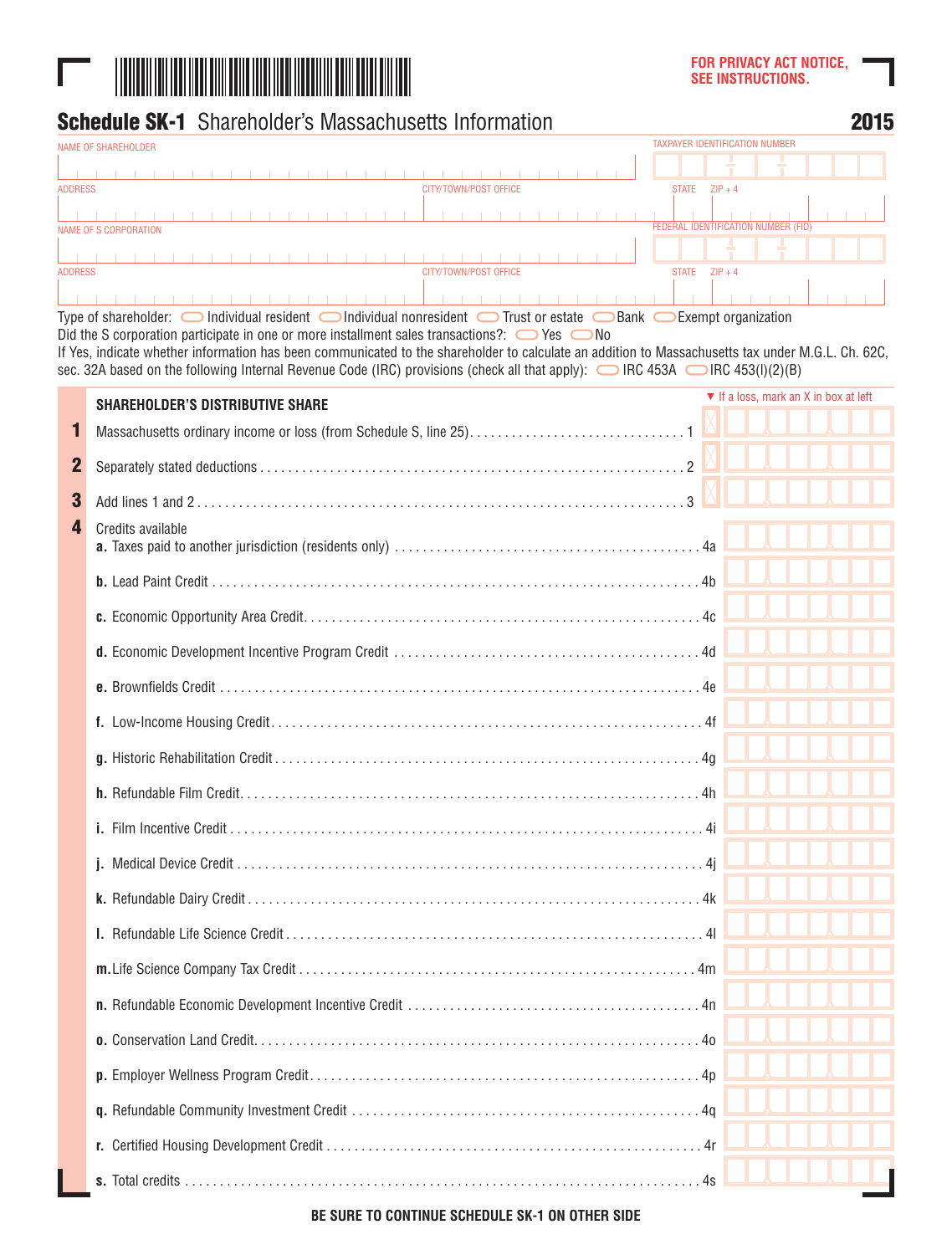|--|

**Contract** 



|           | <b>SHAREHOLDER'S DISTRIBUTIVE SHARE (cont'd.)</b>                                                     |  |
|-----------|-------------------------------------------------------------------------------------------------------|--|
| 5         | Net income or loss from rental real estate activity(ies) (from Schedule S, line 26) 5                 |  |
| 6         |                                                                                                       |  |
| 7         |                                                                                                       |  |
| 8         |                                                                                                       |  |
| 9         |                                                                                                       |  |
| 10        |                                                                                                       |  |
| 11        |                                                                                                       |  |
| 12        |                                                                                                       |  |
| 13        |                                                                                                       |  |
| 14        |                                                                                                       |  |
| 15        | Gain on the sale, exchange or involuntary conversion of property used in a trade or business held for |  |
| 16        | Loss on the sale, exchange or involuntary conversion of property used in a trade or business held for |  |
| 17        |                                                                                                       |  |
| 18        |                                                                                                       |  |
| 19        |                                                                                                       |  |
| <b>20</b> |                                                                                                       |  |
| 21        |                                                                                                       |  |
| 22        | Property distributions made to shareholder (from U.S. Form 1120S, Schedule K-1, line 16d)  22         |  |